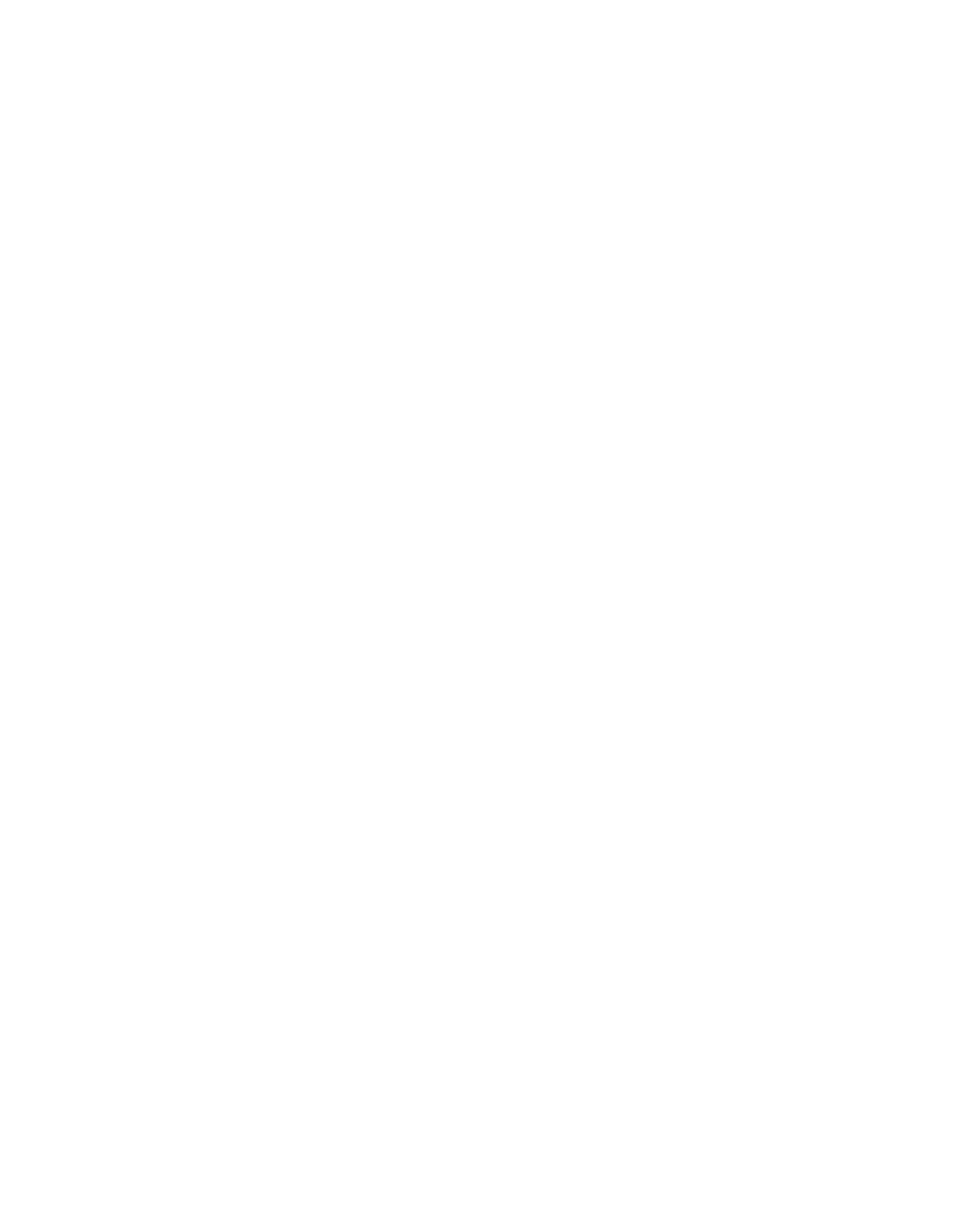#### **REPORT**

On 4th August 2004, the Harbours and Airport Committee made an Act delegating certain of its functions in relation to parachuting guidelines.

The terms of the delegation were recorded in an Act of the Committee as follows –

 "A3. The Committee, with reference to its Act No. A8 of 8th July 2004, considered revised parachuting guidelines for presentation to the States.

 The Committee recalled that it had approved Skydive Jersey Limited as providers of a civilian parachuting and parachute training centre, affiliated to the British Parachute Association (BPA). It was therefore necessary to amend R.C.29/2000 'States of Jersey Law 1966, as amended: delegation of functions – air navigation' to reflect the new conditions relating to civilian parachuting.

 **The Committee, having approved the new guidelines, directed the Greffier of the States to arrange for the matter to be presented to the States as a** *Rapport et Correspondance* **at the earliest opportunity**."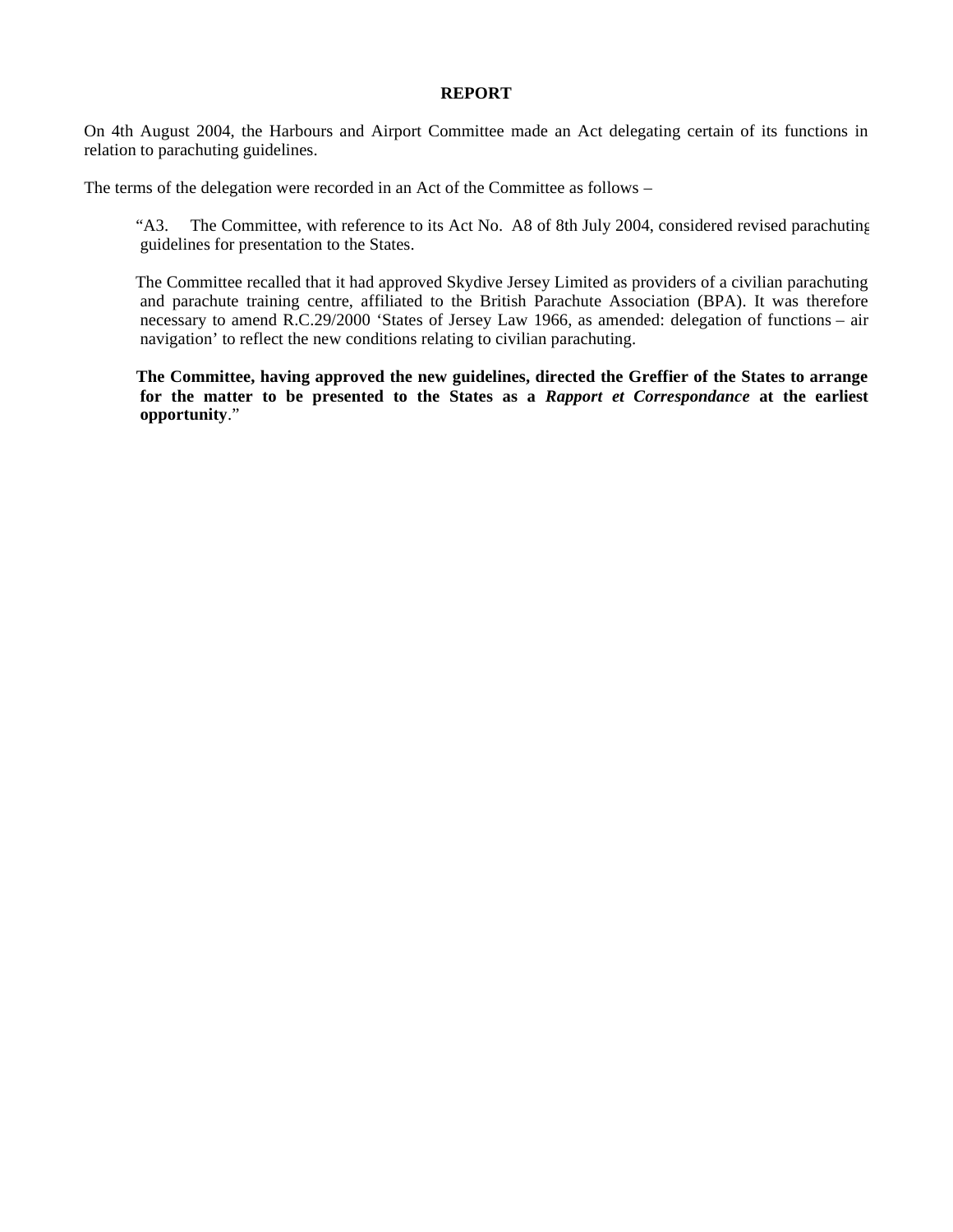#### **COMMITTEE PAPER**

#### PARACHUTING GUIDELINES

This Committee paper replaces the one published as part of "States of Jersey Law 1966, as amended: delegation of functions – air navigation" (R.C.29/2000).

#### **Permission**

Parachuting in Jersey may be permitted in accordance with the terms of a written permission granted by the Harbours and Airport Committee or a written permission granted by the Airport Director under Article 49 of the Air Navigation (Jersey) Order 2000, as amended.

#### **Local conditions – civilian parachuting**

The Harbours and Airport Committee has issued a written permission to Skydive Jersey Limited for local civilian parachuting and parachute training to be carried out in accordance with the following conditions –

- 1. The Committee has approved the British Parachute Association as the competent body to oversee civilian parachuting in Jersey and all parachuting activities are to conform to the current Operations Manual of the British Parachute Association; the Association will audit Skydive Jersey Limited on an annual basis and will publish its findings to the Committee.
- 2. Skydive Jersey Limited shall make available to the Committee its Parachuting Manual which must be in conformity with the British Parachute Association's Operations Manual (April 1998) and shall contain all such information and instructions as may be necessary to enable employees and students to perform their duties.
- 3. Parachuting shall only take place into the designated parachute landing area and dropping zones between Woodbine Slip and the Gunsite Slip in St. Aubin's Bay (in the Parish of St. Peter).
- 4. Any aircraft used for parachuting must have a valid Certificate of Airworthiness which includes an express provision that it may be used for parachuting.
- 5. A helicopter may be used for parachuting with the written permission of the Airport Director being obtained beforehand.
- 6. No aircraft (or helicopter) may be used for parachuting unless it carries valid insurance covering parachuting to a combined single limit third party and passenger legal liability of at least £3,000,000 in any one accident/occurrence.
- 7. No parachuting shall take place during the hours of darkness except with the express written permission of the Airport Director obtained beforehand.
- 8. No parachuting shall take place without the permission of the Air Traffic Control supervisor, that permission obtained by telephone at least 30 minutes prior to the departure of the aircraft on the parachuting sortie.
- 9. All arrangements for airfield access and operational requirements at Jersey Airport shall be as prescribed by the Airport Director.
- 10. An administrative charge may be levied if the States Police decide that full policing of the drop zone becomes necessary on any occasion.
- 11. The Committee will make no charge for the provision of regulatory oversight by the British Parachute Association for 2004 but reserves the right to seek a contribution to its audit costs for